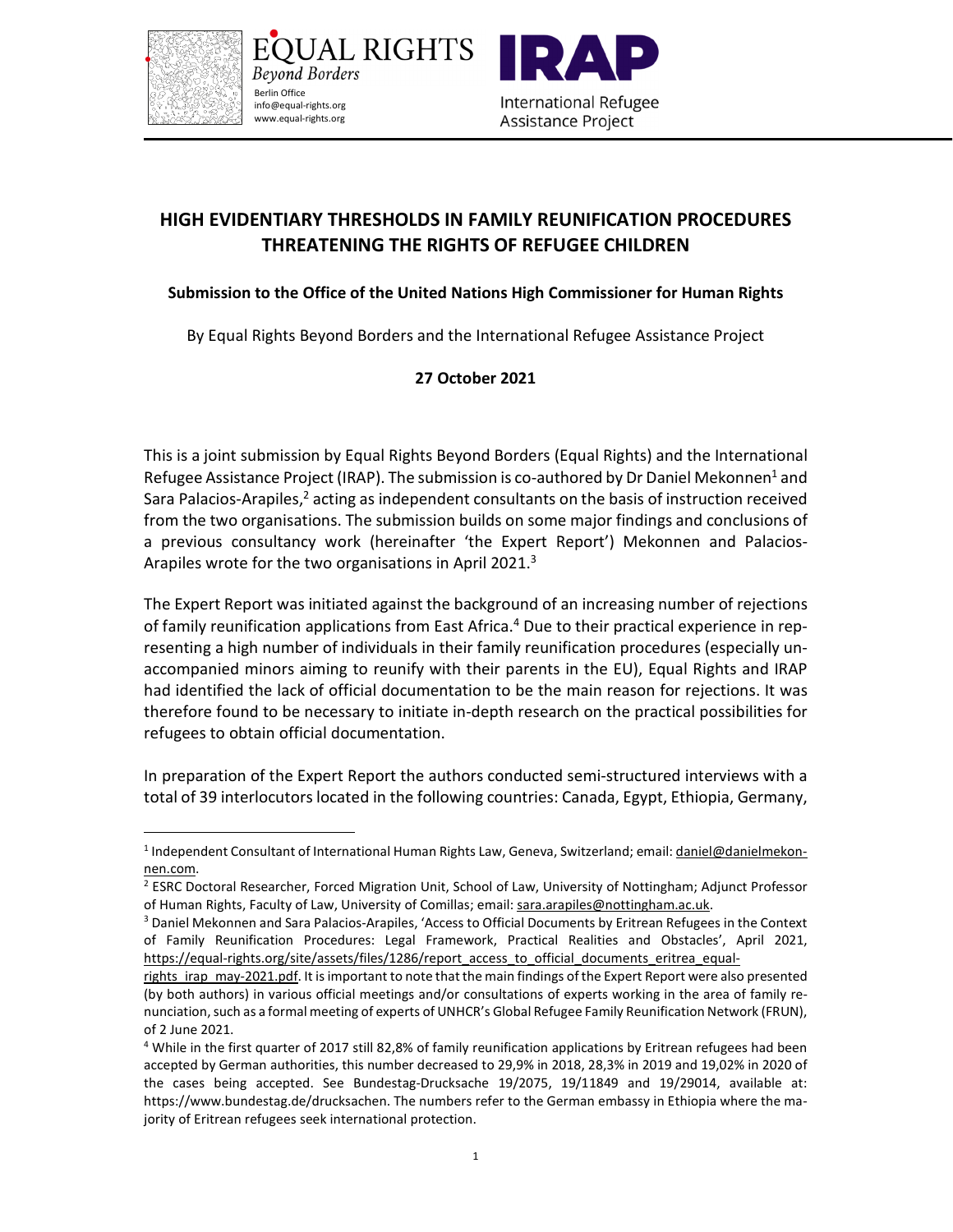Kenya, the Netherlands, Norway, Sudan, Sweden, Switzerland, the UK, the USA, and Uganda. The interviewees included: asylum seekers and refugees in cross-border situations, as well as legal professionals (former judges and public prosecutors), diplomats, asylum lawyers, academics, and staff members and representatives of independent organisations working for the protection of refugee rights.

The primary focus of the Expert Report was on the challenges and security risks that Eritrean refugees and asylum seekers face when trying to meet the documentation requirements demanded by some EU Member States, including Germany, to prove their identity and family link in the course of their family reunification procedures. However, some of the challenges identified in the Expert Report may have a bearing over similar procedures by other groups of refugees and asylum seekers from other nationalities or places of origin.

In order to prove their identity or family relationship in family reunification applications, refugees are often requested to submit national ID cards, passports, birth and/or marriage certificates, in addition to their application for family reunification. For Eritreans, including unaccompanied minors, meeting this high evidentiary threshold often necessitate appearing in person before Eritrean diplomatic missions. This happens in the context of a well established fact, as shown by the Expert Report, that leaving Eritrea with the intention of seeking asylum in a foreign country is rendered a criminal offence which is often punished by arbitrary and extrajudicial forms of punishment, often of a life-threatening nature. In most cases, therefore, citizens leave the country without any documents. This is coupled with the fact that Eritrea does not have a harmonised official documentation system; for instance, in rural areas access to official documentation is restricted or inexistent, and the use of records of vital events is not a common practice in the country.<sup>5</sup> Some Eritrean children are therefore at best in possession of a religious baptism certificate or a health card. Such 'alternative' evidence, however, is often not (sufficiently) considered by the concerned national authorities in family reunification proceedings.

Approaching Eritrean diplomatic missions in order to obtain official documents poses serious risks to both Eritrean applicants and their relatives (in third countries and in Eritrea). The procedure entails, among other things, the signature of a so-called 'regret form' in which Eritreans are compelled to make written self-incriminating statements with far-fetching implications on their fundamental rights, in order to get any consular service. In the statement, they have to admit that by leaving Eritrea 'illegally' (mainly in order to seek asylum and potentially also by avoiding the country's national service programme), they have committed a crime for which they will be held accountable whenever they return to Eritrea.<sup>6</sup>

The practice of strict evidential requirements in the contexts described above often hinder the realisation of the right to family reunification, resulting in the violation of the right to family unity and family life, and the principle of the best interest of the child. In the case of unaccompanied refugee children, such practices are not conducive for processing of applications that need to be done 'in a positive, humane and expeditious manner', as stipulated by Article 10(1)

<sup>&</sup>lt;sup>5</sup> On the law and practice of the official documentation system in Eritrea, see Section 3 of the Expert Report.

<sup>&</sup>lt;sup>6</sup> On a discussion of the practical realities and risks of obtaining official documents, see generally Section 4 and Section 5 of the Expert Report. On the procedure for obtaining official documents for unaccompanied minors, and its associated challenges and risks, see Subsection 4.7. of the Expert Report.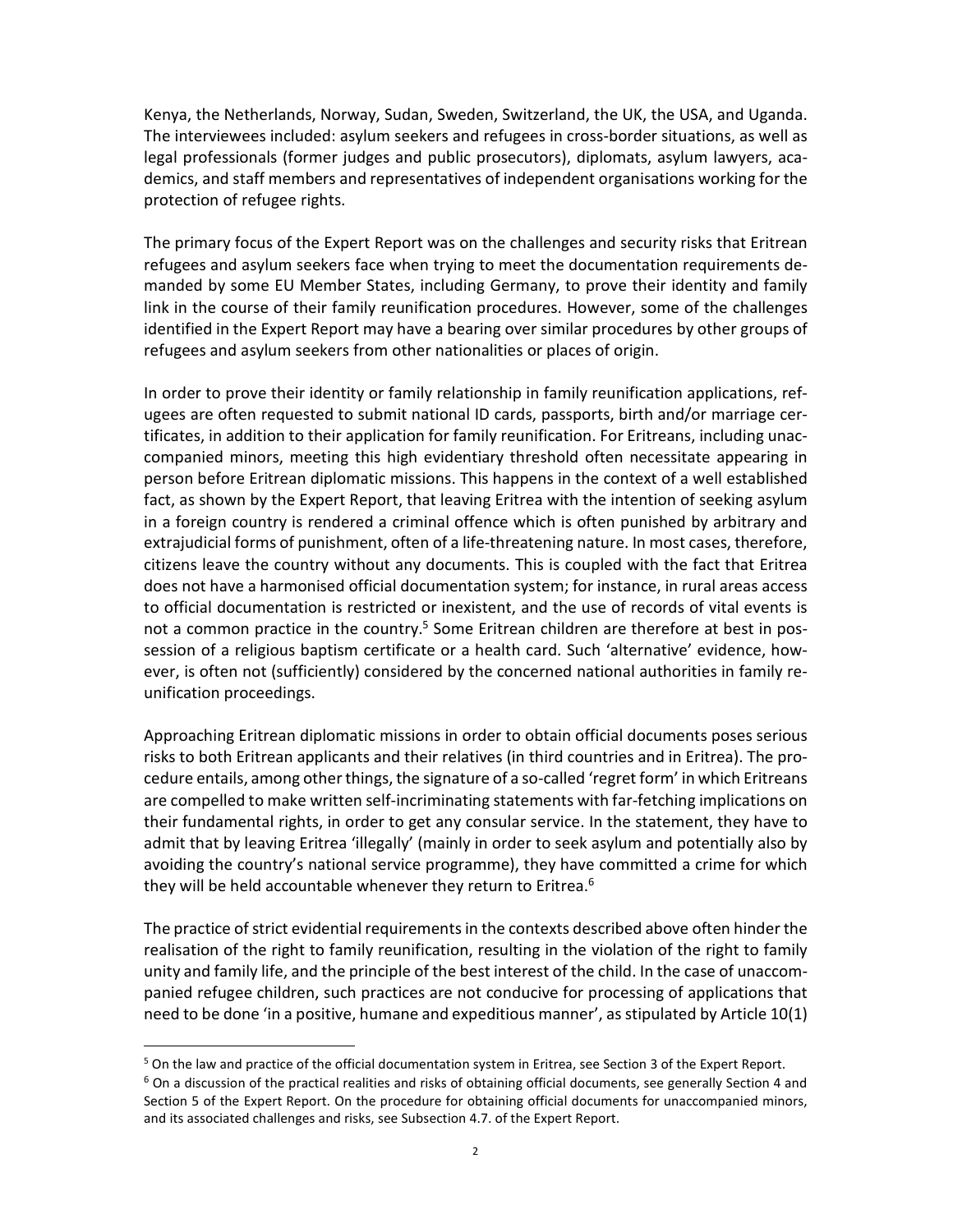of the Convention on the Rights of the Child. The same provision also enjoins States parties to ensure that the submission of requests for family reunification by children 'shall entail no adverse consequences for the applicants and for the members of their family'. In the context of the European Union, the Court of Justice of the European Union (CJEU) states that the EU Charter of Fundamental Rights and the EU's Family Reunification Directive require EU Member States to assess applications for family reunification in the interests of the children concerned and with a view to promoting family life (*O and S v Maahanmuuttovirasto and Maahanmuuttovirasto v L*).

This practice is not compliant either with international and national jurisprudence that urges European national authorities to consider 'other' evidentiary standards where refugees are unable to provide official documentary evidence. In addition, Article 11(2) of the EU's Family Reunification Directive provides that '[a] decision rejecting an application may not be based solely on the fact that documentary evidence is lacking,' a provision which according to the CJEU does not leave a margin of appreciation to the Member States ´in obliging EU Member States to take into account other evidence of the existence of the family relationship' when there is no documentary evidence (*E. v Staatssecretaris van Veiligheid en Justitie*, para. 69). This consideration, as explicitly noted by the CJEU, is compliant with the European Commission's Guidelines for the application of the Family Reunification Directive. In addition, according to the CJEU, Article 11(2) of the Family Reunification Directive if read in the light of Article 7 (right to respect for private and family life) and Article 24(2) and (3) (the rights of the child) of the EU Charter of Fundamental Rights, implies that 'the national authorities may, depending on the circumstances of the particular case, be required to carry out the necessary additional checks, such as holding an interview with the sponsor´, in order to rule out cases of child abduction or human trafficking, and thus makes sure that the application of family reunification is genuine (*ibid*., para. 79).

The foregoing was determined by the CJEU in a preliminary ruling of 2019 that arose from the rejection of an application for family reunification lodged by an Eritrean beneficiary of subsidiary protection in the Netherlands. The applicant affirmed to be the aunt and the guardian (since the death of the biological parents) of an Eritrea minor residing in Sudan, at the time of application. The application was rejected by the competent authorities in the Netherlands on the grounds of (i) lack of official documentary evidence of the family relationship and (ii) the sponsor's inability to explain the absence of such evidence. In addition to the deliberations stated in the above paragraph, the CJEU urged national authorities to pay particular attention to the situation of refugees and this implies that it is 'often impossible or dangerous for refugees or their family members to produce official documents, or to get in touch with diplomatic or consular authorities of their country of origin' (*ibid*., para. 66). It further noted that 'the national authorities must also take account of the personality of the sponsor or the member of his family concerned by the application for family reunification, the specific situation in which they find themselves and the particular difficulties they are facing, with the result that the requirements which may be set […] for the purpose of establishing that it is not possible to provide official documentary evidence of the family relationship, must be proportionate and depend on the nature and level of the difficulties they are facing' (*ibid*., para. 65). Lastly the CJEU noted that the 'national authorities are entitled to reject an application' in cases where 'the sponsor flagrantly fails to fulfil his obligation to cooperate or if it is clearly apparent, on the basis of objective information […], that the application for family reunification is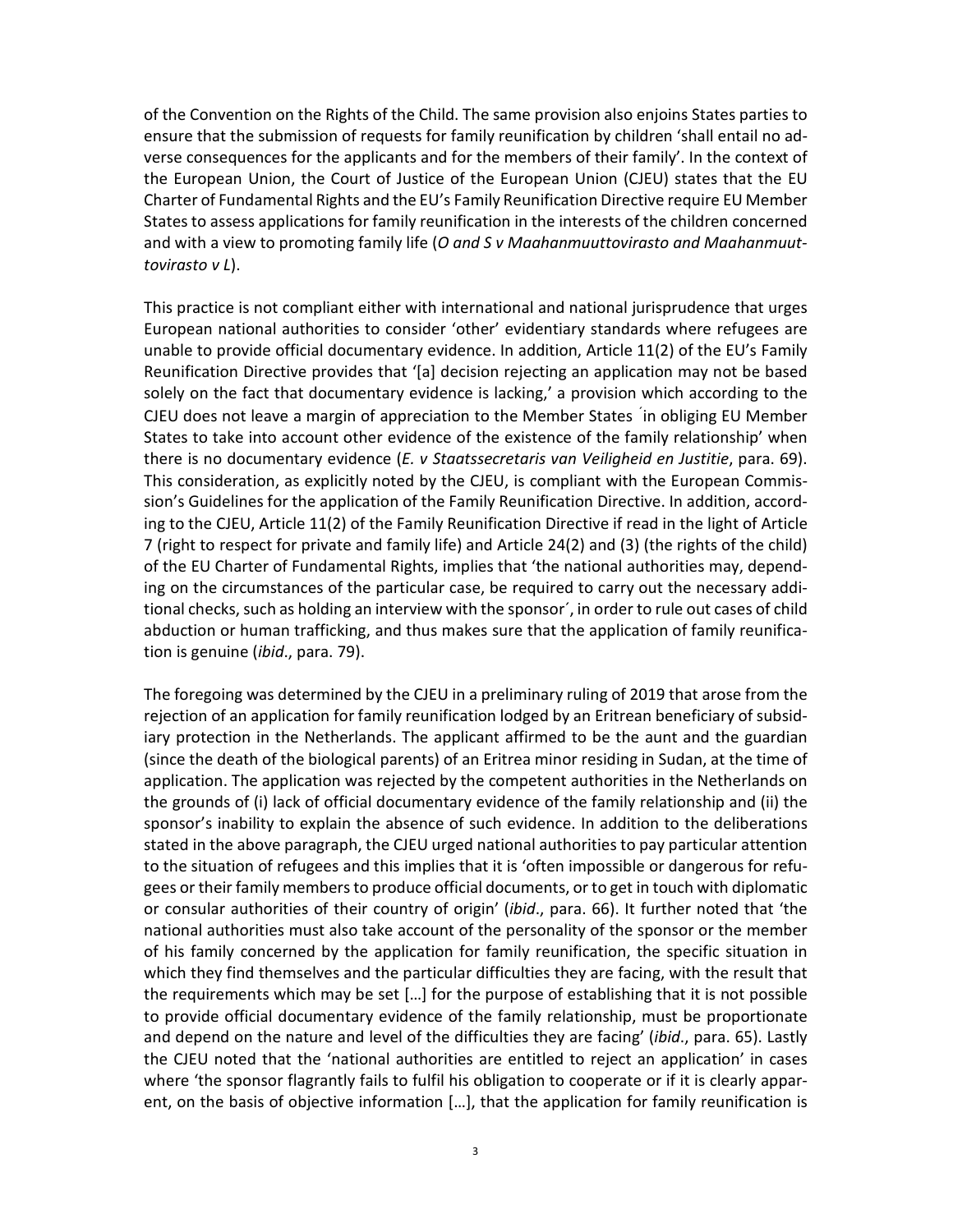fraudulent´ (*ibid*., para. 67). However, 'in the absence of such circumstances', the CJEU emphasised that the concerned national authorities must comply with their obligations laid down in Article 11(2) of the Family Reunification Directive and take 'other evidence' into account (*ibid*., para. 68).

On the basis of these considerations, the CJEU noted that the sponsor did not have the official documents she was asked to provide by the respective national authorities in the Netherlands because she came from a rural area where the possession of specific official certificates was unusual. Further, the CJEU came to the conclusion that the applicants did fulfil their obligation to cooperate with the national authorities by informing them that 'it would be impossible to obtain those certificates today', since the Eritrean minor (the applicant) left the country illegally, with the result that requesting such certificates by means of local acquaintances 'would have engendered dangers' for them and for their family residing in Eritrea (*ibid*., para. 75). Lastly, the CJEU noted that the concerned national authorities did not consider the applicant's age, his situation both as a refugee in Sudan and before, in Eritrea, or the child's best interests (*ibid*., para. 77). Here, the CJEU explained that 'while the competent national authorities are permitted to take steps for the purpose of detecting fraudulent applications for family reunification, occurring in a context of child abduction or even human trafficking, […] that fact does not free those authorities from the obligation to have regard to the best interests of a child potentially finding himself in conditions such as those described by [the applicant]' (*ibid*., para. 78).

A judgement of 2018 by the Swedish Migration Court of Appeal (the highest judicial organ in Sweden for matters of asylum and immigration) is also of particular importance. In this judicial decision, the Swedish Migration Court of Appeal emphasised the need to consider 'alternative' proof of identity for Eritrean refugees in the context of family reunification applications. The case concerned an Eritrean woman and her child, both registered as refugees in Ethiopia and who applied for family reunification to join the woman's husband (and father of the child) and her other child, in Sweden (Migration Court of Appeal, UM 2630-17, 5 March 2018). The Migration Court, on appeal, found that it was disproportionate to require the Eritrean applicants to obtain Eritrean passports from an Eritrean embassy abroad given the risks this would pose to them and their relatives in Eritrea.

For instance, the Swedish Migration Court of Appeal stated that the applicants would be compelled to sign the 'regret form' (discussed above) wherein they would accept punishment for not having completed their military and national duties. In addition to this, the Swedish Court noted that by approaching an Eritrean embassy, the family would make the Eritrean government aware of their illegal exit, which would put their relatives still living in Eritrea at serious risk including reprisals in the form of, for instance, deprivation of liberty (*ibid*., para. 4). Consequently, the Swedish Migration Court of Appeal held that the appellant and the children would enjoy an alleviation of evidentiary burden with regard to their identities and that it would fall upon the Swedish Migration Agency to complete a DNA test on the family's affiliation (*ibid.*). In ruling so, the Swedish Court referred to the case of *Mugenzi v. France<sup>7</sup>* and the

<sup>7</sup> In *Mugenzi v. France*, the European Court of Human Rights reiterated that family unity was an essential right for refugees and that family reunification was a fundamental element in enabling persons who had fled persecution to resume a normal life. It emphasised that the applicant's refugee status meant that their application for family reunification should be dealt with 'speedily, attentively and with special care, considering that the